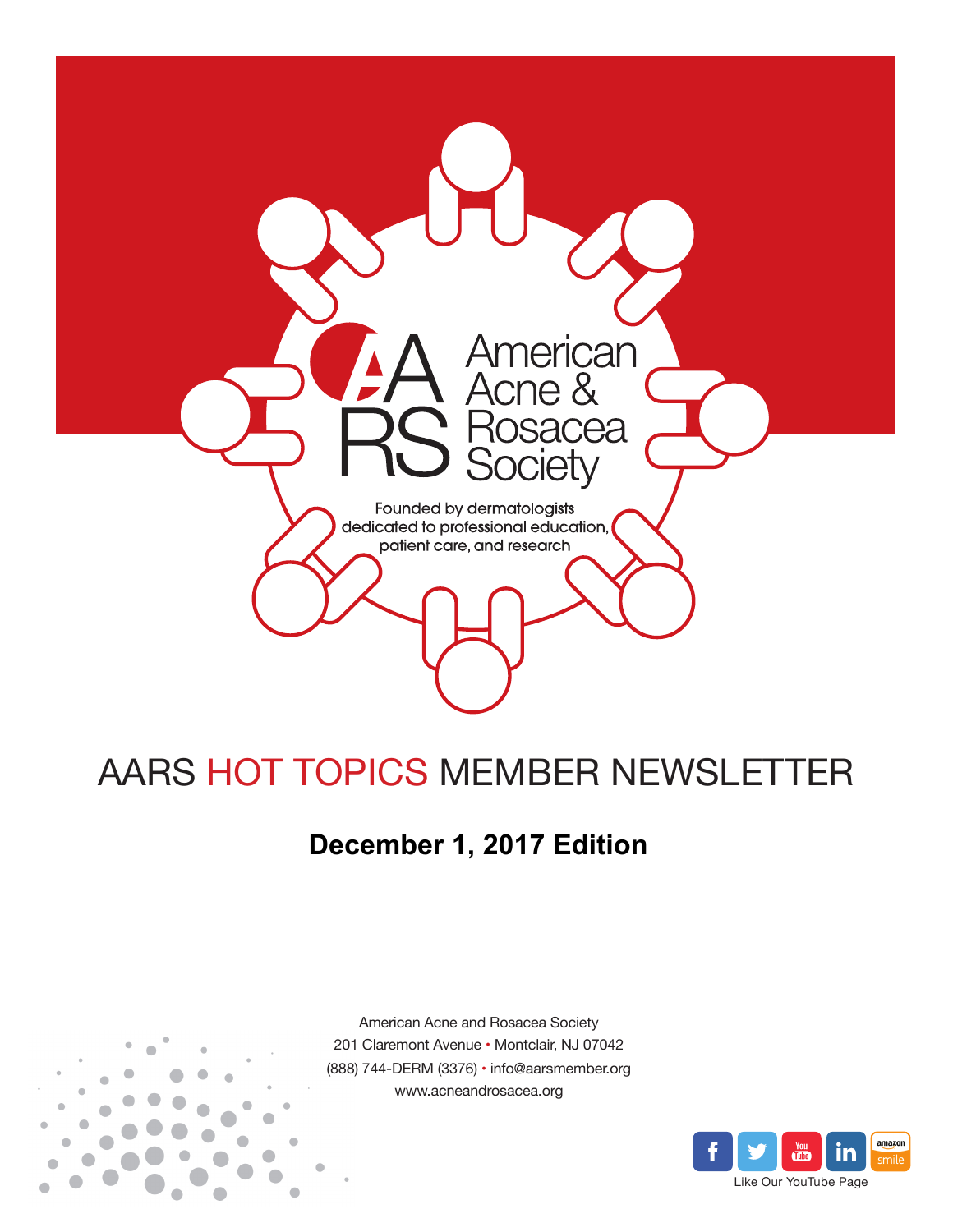

American Acne & Rosacea Society Member Newsletter | www.acneandrosacea.org

*We encourage you to invite your colleagues and patients to get active in the American Acne & Rosacea Society! Visit www.acneandrosacea.org to become member and donate now on www.acneandrosacea.org/ donate to continue to see a change in acne and rosacea.*

## **TABLE OF CONTENTS**

#### **Industry News**

[Novan plans to complete development of SB204 acne candidate via third party](#page-2-0) .....2

#### **New Medical Research**

<span id="page-1-0"></span>

#### **Clinical Reviews**

| Lasers, light, and the treatment of acne: A comprehensive review                  |  |
|-----------------------------------------------------------------------------------|--|
|                                                                                   |  |
| An atypical localized form of hidradenitis suppurativa of the jawline and neck 12 |  |
|                                                                                   |  |
|                                                                                   |  |

#### **Patient Communication / Counseling**

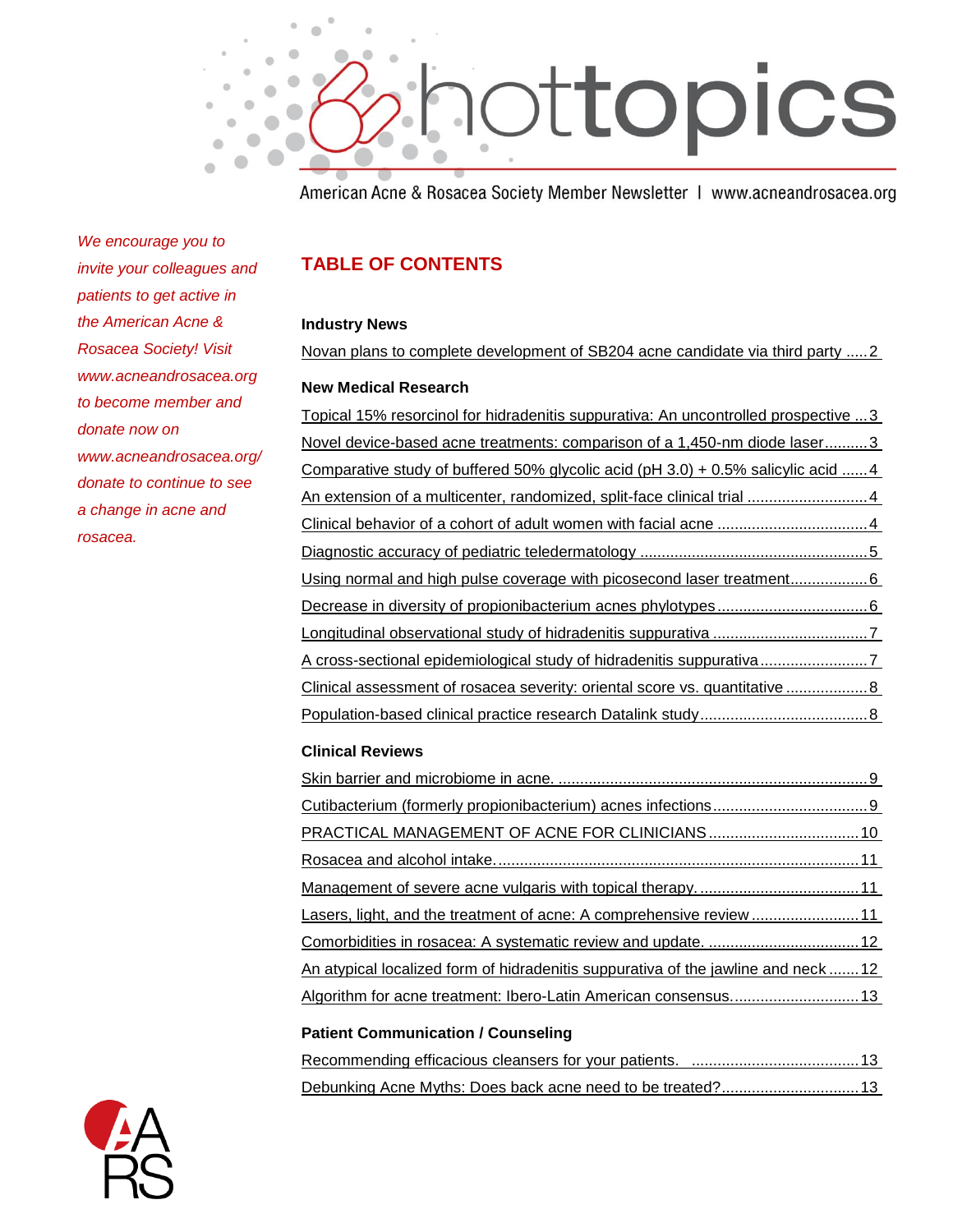## **Industry News**

## <span id="page-2-0"></span>**Novan plans to complete development of SB204 acne candidate via third party funding and execution.**  November 08, 2017. DermWire. Practical Dermatology. [http://practicaldermatology.com/dermwire/2017/11/08/novan-plans-to-complete-development-of-sb204-acne](http://practicaldermatology.com/dermwire/2017/11/08/novan-plans-to-complete-development-of-sb204-acne-candidate-via-third-party-funding-and-execution/?c=111&t)[candidate-via-third-party-funding-and-execution/?c=111&t=](http://practicaldermatology.com/dermwire/2017/11/08/novan-plans-to-complete-development-of-sb204-acne-candidate-via-third-party-funding-and-execution/?c=111&t)

Novan, Inc., has agreed in principle to a business structure that would enable further development and advancement of SB204 for the treatment of acne vulgaris via third party financing and third party execution of one additional Phase 3 pivotal trial that is required before the filing of a New Drug Application (NDA). The proposed Phase 3 trial would be executed by the third party"s dermatology drug development team, which plans to utilize a clinical research organization with extensive dermatology clinical trial experience. Under the proposed transaction, a new entity established by the third party would provide both the necessary capital to fund and the clinical expertise to execute an additional Phase 3 pivotal trial for SB204. The financial return to the new entity would be a predetermined multiple of the costs incurred to execute the trial, assuming successful completion of the trial and Novan"s election to retain all rights to the asset. The new entity would also be entitled to a milestone payment upon NDA approval, as well as potential future sales-based milestone payments tied to the commercial success of SB204 and potential future payments related to certain agreed variations of SB204 that may be subsequently developed. If Novan does not make the election to retain the asset (SB204), the new entity would be granted an exclusive license to SB204 in all geographies apart from Japan, with proceeds from any monetization of the licensed technology being split between the new entity and Novan after returning a multiple of the execution costs to the new entity. In connection with the proposed transaction, the new entity would be granted an option to acquire shares of Novan"s common stock (currently anticipated to be approximately 500,000 shares) at an exercise price determined by the trailing 30 day average just prior to the execution of definitive agreements. Having achieved an agreement in principle around the business terms of the transaction, the parties have entered into an exclusive negotiation period and anticipate finalizing binding definitive agreements for the proposed transaction and clinical trial execution following the parties" joint discussion of the Phase 3 pivotal trial protocol with the FDA in the first quarter of 2018. "The advancement of SB204 for the treatment of acne vulgaris is of critical importance to Novan and its shareholders," said G. Kelly Martin, Novan"s Chief Executive Officer. "Reaching an agreement in principle to progress SB204 is a "win/win" for Novan and our third party partner. The deal structure enables Novan to be the beneficiary of the potential successful completion of SB204"s development without any direct (to Novan) financial or execution risk relating to the trial." Mr. Martin continued, "Additionally, we believe this creative structure will enable Novan to retain, with the completion of a successful trial and accepted NDA, a significant share of the net present value of SB204, when the value is calculated over the life of the molecule in the marketplace. "Lastly, the combination of the optionality on SB204 with the expansion of the nitric oxide technology into the areas of inflammatory skin diseases and virology allows Novan and its shareholders to have exposure to multiple therapeutic opportunities while distributing inherent drug development risk across a broader platform."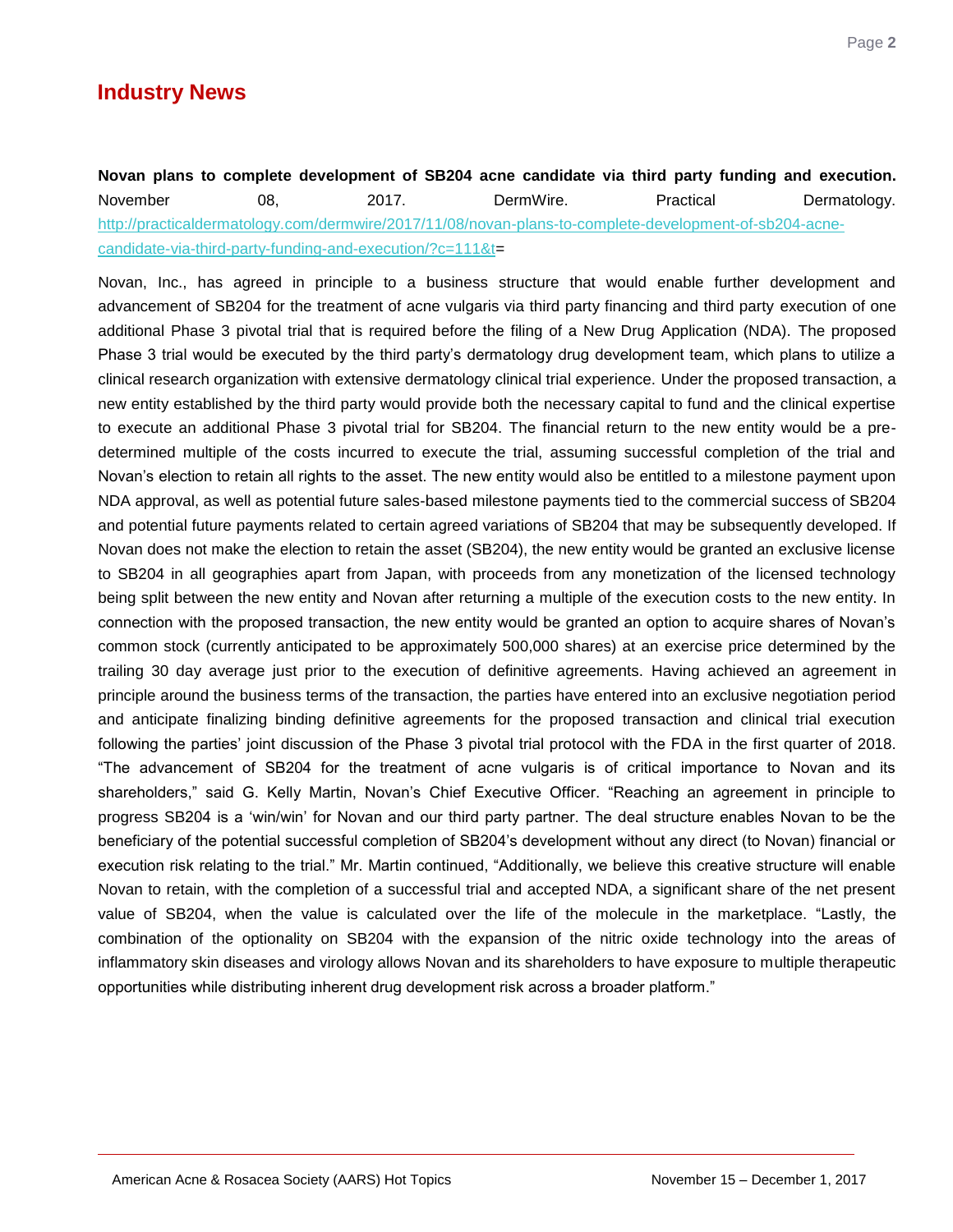## **New Medical News**

<span id="page-3-0"></span>**Topical 15% resorcinol for hidradenitis suppurativa: An uncontrolled prospective trial with clinical and ultrasonographic follow-up.** Pascual JC, Encabo B, Ruiz de Apodaca RF, et al. J Am Acad Dermatol. 2017 Dec;77(6):1175-1178. doi: 10.1016/j.jaad.2017.07.008. <https://www.ncbi.nlm.nih.gov/pubmed/29132852>

To the Editor: Boer and Jemec first described the use of topical 15% resorcinol for hidradenitis suppurativa (HS) in a small retrospective study in 2010,<sup>1</sup> reporting a marked decrease in pain and mean duration of the lesions. In this study we assessed the effects of resorcinol in a prospective open trial in HS by using both clinical measures and ultrasonography. Ultrasound examination in HS provides anatomic information that is clinically unavailable and may be helpful for follow-up.<sup>2, 3</sup> We recruited participants with Hurley stage I and II HS. Resorcinol was the only prescribed treatment, and participants applied it twice daily for 30 days. We selected a single lesion (≤20 mm in size) per participant for study inclusion (fistulous lesions were excluded). Each participant was evaluated at baseline and after 7 days and 30 days of treatment (Fig 1).

[Download Reference Document](http://files.constantcontact.com/c2fa20d1101/d0d1f9e1-3722-480c-a3f6-c773c644a8c9.pdf?ver=1512069141000)

<span id="page-3-1"></span>**Novel device-based acne treatments: comparison of a 1,450-nm diode laser and micro-needling radiofrequency on mild to moderate acne vulgaris and seborrhea in Korean patients through a 20-week prospective, randomized, split-face study.** Kwon HH, Park HY, Choi SC, et al. J Eur Acad Dermatol Venereol. 2017 Nov 24. doi: 10.1111/jdv.14714. [Epub ahead of print] <https://www.ncbi.nlm.nih.gov/pubmed/29178495>

BACKGROUND: While device-based acne treatments are widely applied for patients not tolerating conventional medications, related controlled studies have been still limited. Recently, non-ablative 1,450-nm diode laser (DL) and fractional micro-needling radiofrequency (FMR) have been effectively used for acne, in addition to well-recognized dermal remodeling effects. OBJECTIVE: To compare the clinical course for acne treatment between DL and FMR. METHODS: Twenty five Korean patients with mild to moderate facial acne completed treatments with DL and FMR through a 20-week, randomized split-face study. One randomly assigned half side of each patient's face received DL and the other side by FMR. Treatments were scheduled to receive three consecutive sessions at 4-week intervals. Objective assessments including revised Leeds grades, lesion counts, sebum output measurements, and patients' subjective satisfaction were investigated. RESULTS: Both DL and FMR demonstrated steady improvement of acne and seborrhea during treatment sessions. While results between two devices were similar during treatment sessions, FMR was superior to DL in the 12-week follow up. Patients' subjective assessments for seborrhea improvement were similar between two devices, while those for acne, skin texture, and acne scars were more satisfactory for FMR. For safety profile, no significant difference was observed between two regimens, while mild post inflammatory hyperpigmentation was observed only in DL side. CONCLUSION: Both DL and FMR demonstrated efficacies for acne and seborrhea, with reasonable safety profile. FMR was more effective than DL for the long-term maintenance, and subjective assessments for texture and scar improvements. Therefore, a few sessions of these devices would be a viable option for acne treatments.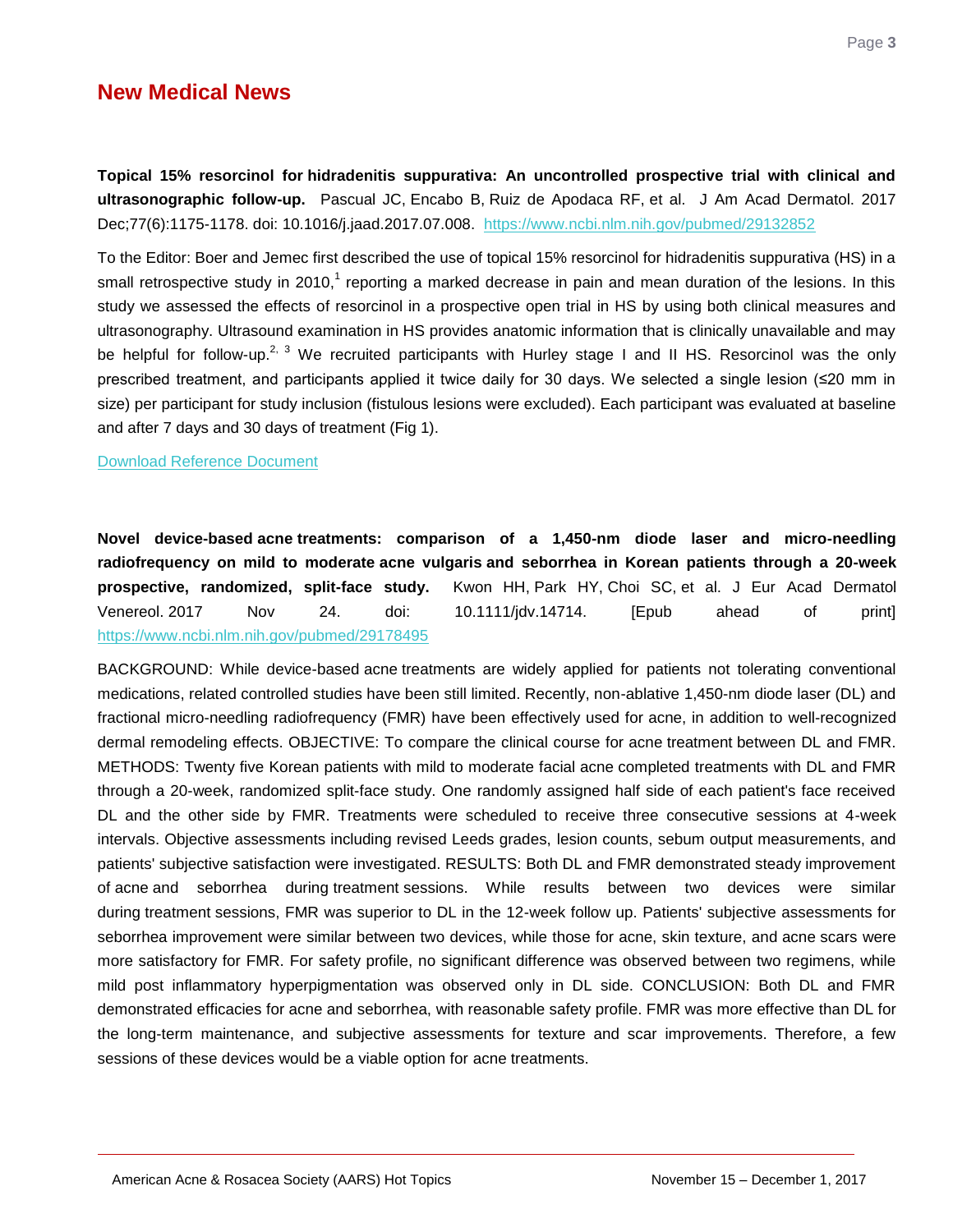<span id="page-4-0"></span>**Comparative study of buffered 50% glycolic acid (pH 3.0) + 0.5% salicylic acid solution vs Jessner's solution in patients with acne vulgaris.** In Jae J, Dong Ju H, Dong Hyun K, Yoon MS, Lee HJ. J Cosmet Dermatol. 2017 Nov 21. doi: 10.1111/jocd.12445. [Epub ahead of print] <https://www.ncbi.nlm.nih.gov/pubmed/29164826>

BACKGROUND: Superficial chemical peels are frequently used in acne vulgaris treatment. Although glycolic acid (GA) has been widely used in clinical practice, its pH ranges from 0.08-2.75 and thus should be neutralized after application to avoid burns. OBJECTIVE: To evaluate treatment efficacy and safety of chemical peeling using buffered 50% GA (pH 3.0) + 0.5% salicylic acid (SA) solution that does not need to be neutralized in the treatment of acne vulgaris compared to the conventional peeling using Jessner's solution. METHODS: We performed a prospective, randomized, evaluator-blind, split-face clinical trial. Twenty patients were randomized by assigning one side of each patient's face to receive a 50% GA (pH 3.0) + 0.5% SA peel (GA side) and the other side to receive the Jessner's solution (Jessner's solution side). All patients underwent 2 sessions of treatment spaced 2 weeks apart. Lesion count, acne severity, subjective efficacy assessment, and side effects were evaluated. RESULTS: The total lesion count was significantly reduced for the GA and Jessner's solution sides (P < .001). However, there was no significant difference in the total lesion count, acne severity, or subjective efficacy assessment between the 2 sides (P > .05). The GA side had fewer side effects than the Jessner's solution side. CONCLUSION: The results of this study suggest that chemical peeling using the 50% GA (pH 3.0) + 0.5% SA solution can be as effective and convenient as the conventional peeling using Jessner's solution in the treatment of acne vulgaris and may show fewer adverse events than the conventional peeling.

**Serum homocysteine levels in acne patients.** Jiang H, Li C, Wei B, et al. J Cosmet Dermatol. 2017 Nov 21. doi: 10.1111/jocd.12456. [Epub ahead of print] <https://www.ncbi.nlm.nih.gov/pubmed/29159884>

OBJECTIVE: This study was designed to investigate serum homocysteine (HCY) levels in acne patients. METHODS: Acne patients (n = 124) and healthy volunteers (n = 70), matched in terms of both age and sex, were enrolled. Serum HCY levels for all subjects were measured by a clinical laboratory. RESULTS: Serum HCY levels in male and female patients with severe and moderate acne were significantly higher than in the healthy control group (P < .05). The constituent ratio of male and female acne patients with HCY above the normal range (10 mmol/L) was significantly higher than the healthy control group. The severity of acne patients was positively correlated with serum homocysteine concentration, (P < .01). CONCLUSION: Hyperhomocysteinemia may be an independent risk factor for acne vulgaris. Detection of serum HCY is important for acne patients.

**An extension of a multicenter, randomized, split-face clinical trial evaluating the efficacy and safety of chromophore gel-assisted blue light phototherapy for the treatment of acne.** Nikolis A, Fauverghe S, Scapagnini G, et al. Int J Dermatol. 2017 Nov 20. doi: 10.1111/ijd.13814. [Epub ahead of print] <https://www.ncbi.nlm.nih.gov/pubmed/29152718>

A variety of laser/light-based devices have been reported to be effective for the treatment of acne, yet no long-term data on efficacy and safety have been published. A first 12-week clinical trial ("Main trial") recently demonstrated that the KLOX BioPhotonic System, an LED blue light device using photo-converter chromophores, can significantly improve moderate and severe facial acne vulgaris with an excellent safety profile. This Extension trial followed the Main trial, using the same BioPhotonic System, with the same dose and instructions for use, on patients having already completed treatment in the Main trial. Main objectives of this open-label long-term extension 12-week study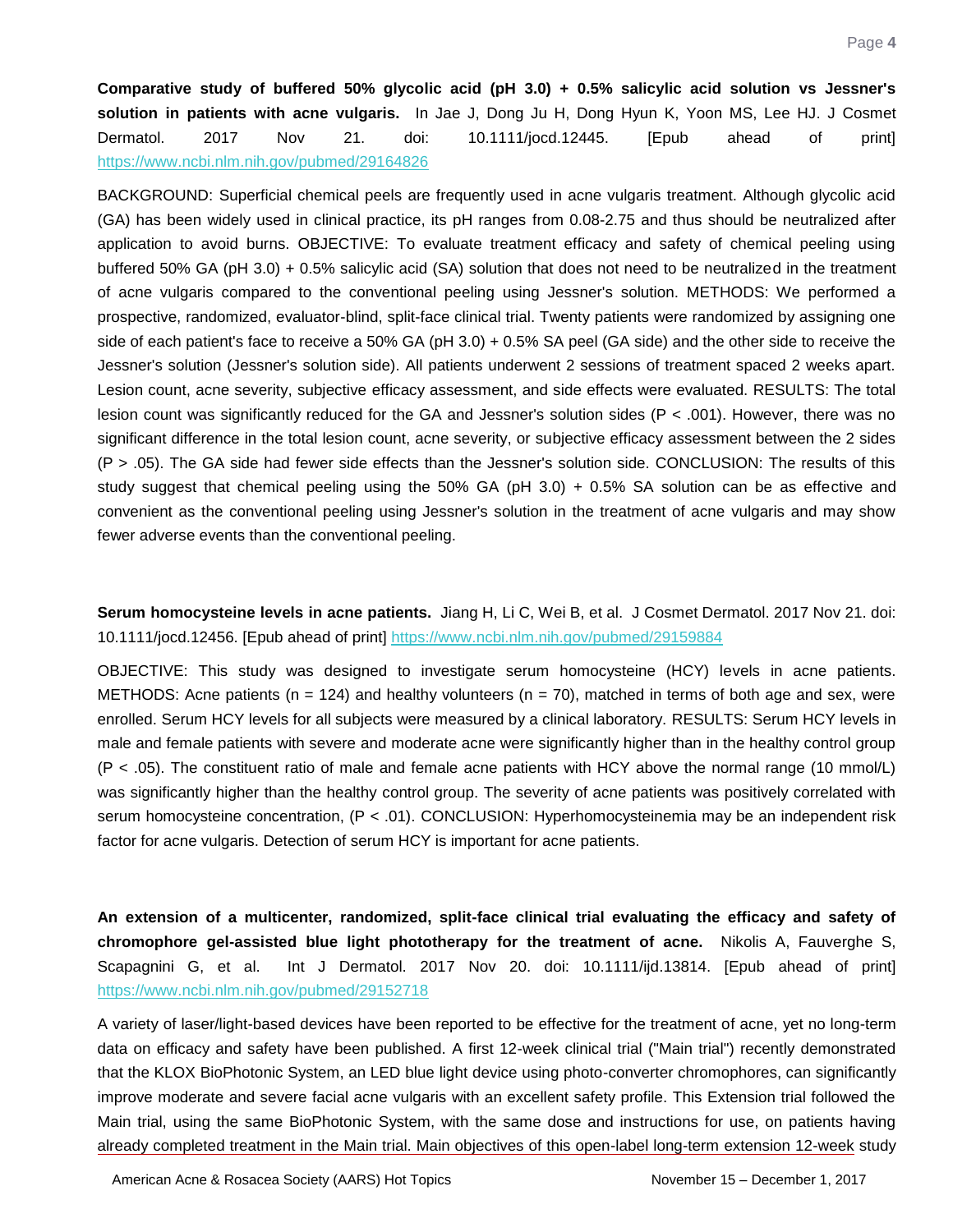were to evaluate the efficacy of the KLOX BioPhotonic System on the untreated hemiface during the Main trial, as well as the duration of response on the hemiface treated during the first 12-week Main trial. Despite their young age (mean age: 21.6 years) and their 12-week participation in the Main trial, 49 (54.4%) of the total number of patients who participated in the Main trial enrolled in this additional 12-week Extension trial. Baseline grading of acne was performed with the Investigator's Global Assessment (IGA) scale. For each patient, the hemiface randomly selected as a control during the Main trial received 6 weeks of treatment (twice weekly) and was then followed up for an additional 6 weeks. The first hemiface treated in the Main trial was consequently observed throughout the Extension trial, allowing for a further 12-week assessment of outcomes (total 24 weeks). In light of an additional 12 weeks of treatment on the contralateral face, the patient compliance rate was excellent, with 91.9% of the total number of patients receiving at least 80% of the treatments. Patients with a baseline IGA grade of 2 (mild) on the treated hemiface demonstrated a success rate of 58.3 and 66.7% at weeks 6 and 12, respectively. At these same time points, subjects with a baseline IGA grade of 3 (moderate) demonstrated a success rate of 81.8 and 90.0%. Patients with a baseline IGA grade of 4 (severe) demonstrated a success rate of 100% at both week 6 and week 12. When evaluating the originally treated hemifaces from the Main trial, the rate of return to baseline at 24 weeks was calculated to be 15.5%. This latter outcome confirmed the long duration of effect following treatment. The patient safety profile was also excellent, with very few related adverse events. The BioPhotonic System, which is comprised of LED blue light phototherapy and photo-converter chromophores, provides long-term efficacy and safety in the treatment of acne vulgaris, with a rate of compliance above what is generally observed in a young population of patients suffering from acne vulgaris, especially in light of sequential enrollment in a study treating one hemiface.

[Download Reference Document](http://files.constantcontact.com/c2fa20d1101/6bbd078b-12f2-4c3e-9047-9d1f2d7541fb.pdf?ver=1512069154000)

<span id="page-5-0"></span>**Clinical behavior of a cohort of adult women with facial acne treated with combined oral contraceptive: ethinylestradiol 20 µg/dienogest 2 mg.** Palacio-Cardona J, Caicedo Borrero DM. Int J Womens Health. 2017 Nov 16;9:835-842. doi: 10.2147/IJWH.S139289. eCollection 2017.<https://www.ncbi.nlm.nih.gov/pubmed/29180907>

Acne vulgaris is the most common skin disease. It affects the young adult female population and generates great impact on physical and mental health. One of the treatments with good results for affected women is combined oral contraceptive pills (COCPs). The aim of this study was to determine the clinical effect of facial acne management with ethinylestradiol 20 µg/dienogest 2 mg in a cohort of Colombian adult women. A cohort of 120 female university students was followed for 12 months. These participants were enrolled in the Sexual and Reproductive Health Program of the Santiago de Cali University. This cohort admitted women between 18 and 30 years old who had chosen to start birth control with ethinylestradiol 20 µg/dienogest 2 mg COCPs, did not have contraindications to the use of COCPs, and had been diagnosed with acne. Monthly monitoring of facial acne lesion count was performed. Relative changes in facial lesion count were identified. At the end of follow-up, the percentage of reduction of lesions was 94% and 23% of women had a 100% reduction in acne lesions. In conclusion, the continued use of the ethinylestradiol 20 µg/dienogest 2 mg COCPs reduced inflammatory and non-inflammatory acne lesions in reproductive-age women between 18 and 30 years of age with no severe acne.

[Download Reference Document](http://files.constantcontact.com/c2fa20d1101/19d1c888-d422-4c2d-9472-5d0c0bbab2ac.pdf?ver=1512069141000)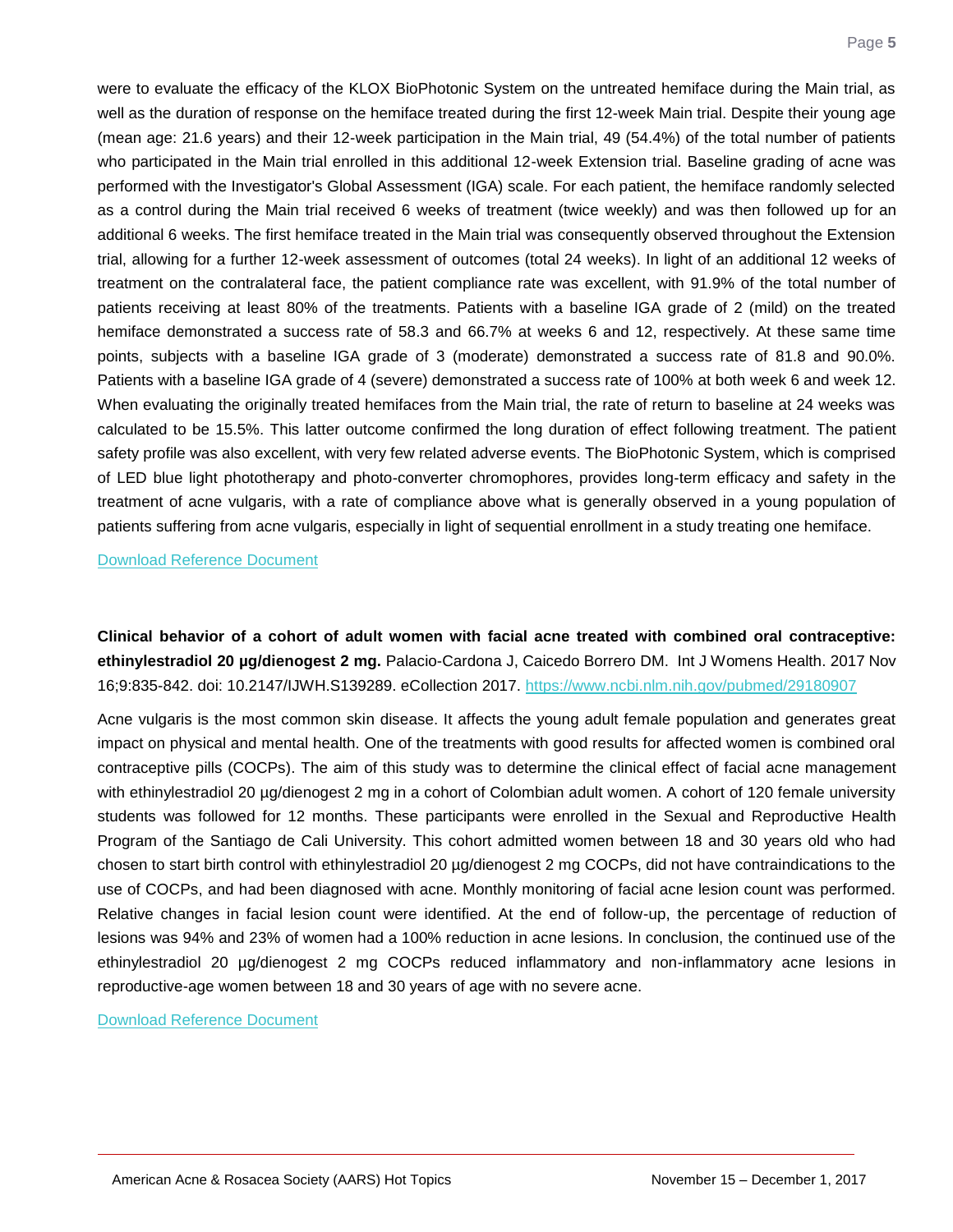<span id="page-6-0"></span>**Diagnostic accuracy of pediatric teledermatology using parent-submitted photographs: A randomized clinical trial.** O'Connor DM, Jew OS, Perman MJ, et al. JAMA Dermatol. 2017 Nov 15. doi: 10.1001/jamadermatol.2017.4280. [Epub ahead of print] [https://www.ncbi.nlm.nih.gov/pubmed/?term=Diagnostic+Accuracy+of+Pediatric+Teledermatology+Using+Parent-](https://www.ncbi.nlm.nih.gov/pubmed/?term=Diagnostic+Accuracy+of+Pediatric+Teledermatology+Using+Parent-Submitted+Photographs)[Submitted+Photographs](https://www.ncbi.nlm.nih.gov/pubmed/?term=Diagnostic+Accuracy+of+Pediatric+Teledermatology+Using+Parent-Submitted+Photographs)

IMPORTANCE: Advances in smartphone photography (both quality and image transmission) may improve access to care via direct parent-to-clinician telemedicine. However, the accuracy of diagnoses that are reliant on parentprovided photographs has not been formally compared with diagnoses made in person. OBJECTIVE: To assess whether smartphone photographs of pediatric skin conditions taken by parents are of sufficient quality to permit accurate diagnosis. DESIGN, SETTING, AND PARTICIPANTS: A prospective study was conducted among 40 patient-parent dyads at a pediatric dermatology clinic at the Children's Hospital of Philadelphia from March 1 to September 30, 2016, to assess concordance between diagnoses made by an independent pediatric dermatologist based on in-person examination and those based on parental photographs. Half of the patient-parent dyads were randomized for a secondary analysis to receive instructions on how best to take photographs with smartphones. Clinicians were blinded to whether parents had received photography instructions. EXPOSURES: Half of the patient-parent dyads received a simple, 3-step instruction sheet on how best to take photographs using a smartphone (intervention group); the other half did not (control group). MAIN OUTCOMES AND MEASURES: Concordance between photograph-based vs. in-person diagnosis in the intervention vs. control groups, as quantified using Cohen κ, a measure of interrater agreement that takes into account the possibility of agreement occurring by chance. RESULTS: Among the 40 patient-parent dyads (22 female children and 18 male children; mean [SD] age, 6.96 [5.23] years), overall concordance between photograph-based vs. in-person diagnosis was 83% (95% CI, 71%-94%; κ = 0.81). Diagnostic concordance was 89% (95% CI, 75%-97%; κ = 0.88) in a subgroup of 37 participants with photographs considered of high enough quality to make a diagnosis. No statistically significant effect of photography instructions on concordance was detected (group that received instructions, 85%; group that did not receive instructions, 80%; P = .68). In cases of diagnostic disagreement, appropriate follow-up was suggested. CONCLUSIONS AND RELEVANCE: Parent-operated smartphone photography can accurately be used as a method to provide pediatric dermatologic care. TRIAL REGISTRATION: clinicaltrials.gov Identifier: NCT03246945.

#### [Download Reference Document](http://files.constantcontact.com/c2fa20d1101/328348fb-f011-4299-8bc4-420a4f0302b7.pdf?ver=1512069138000)

<span id="page-6-1"></span>**Using normal and high pulse coverage with picosecond laser treatment of wrinkles and acne scarring: Long term clinical observations.** Dierickx C. Lasers Surg Med. 2017 Nov 15. doi: 10.1002/lsm.22763. [Epub ahead of print]<https://www.ncbi.nlm.nih.gov/pubmed/29140537>

OBJECTIVE: The picosecond 755 nm alexandrite laser using a diffractive lens array has demonstrated consistent clinical efficacy for improving the appearance of acne scarring and wrinkles amongst other benefits. This small pilot study is to assess the difference, if any, in clinical benefit if a higher than the standard protocol for number of pulses delivered to a tissue area is used compared to the standard protocol guidelines. METHOD: Seven subjects received treatment to one side of the face with a standard protocol number of laser pulses with the other side of the face receiving higher than standard number of pulses from the same 755 nm picosecond laser using an additional diffractive lens array. Photographs at final follow up were compared to baseline by two blinded Board Certified Dermatologists and assessed for improvements to acne scarring using a 6-point grading score, for wrinkles using the Fitzpatrick Wrinkle & Elastosis 3-point grading scale and a Global Aesthetic Improvement Scale assessment.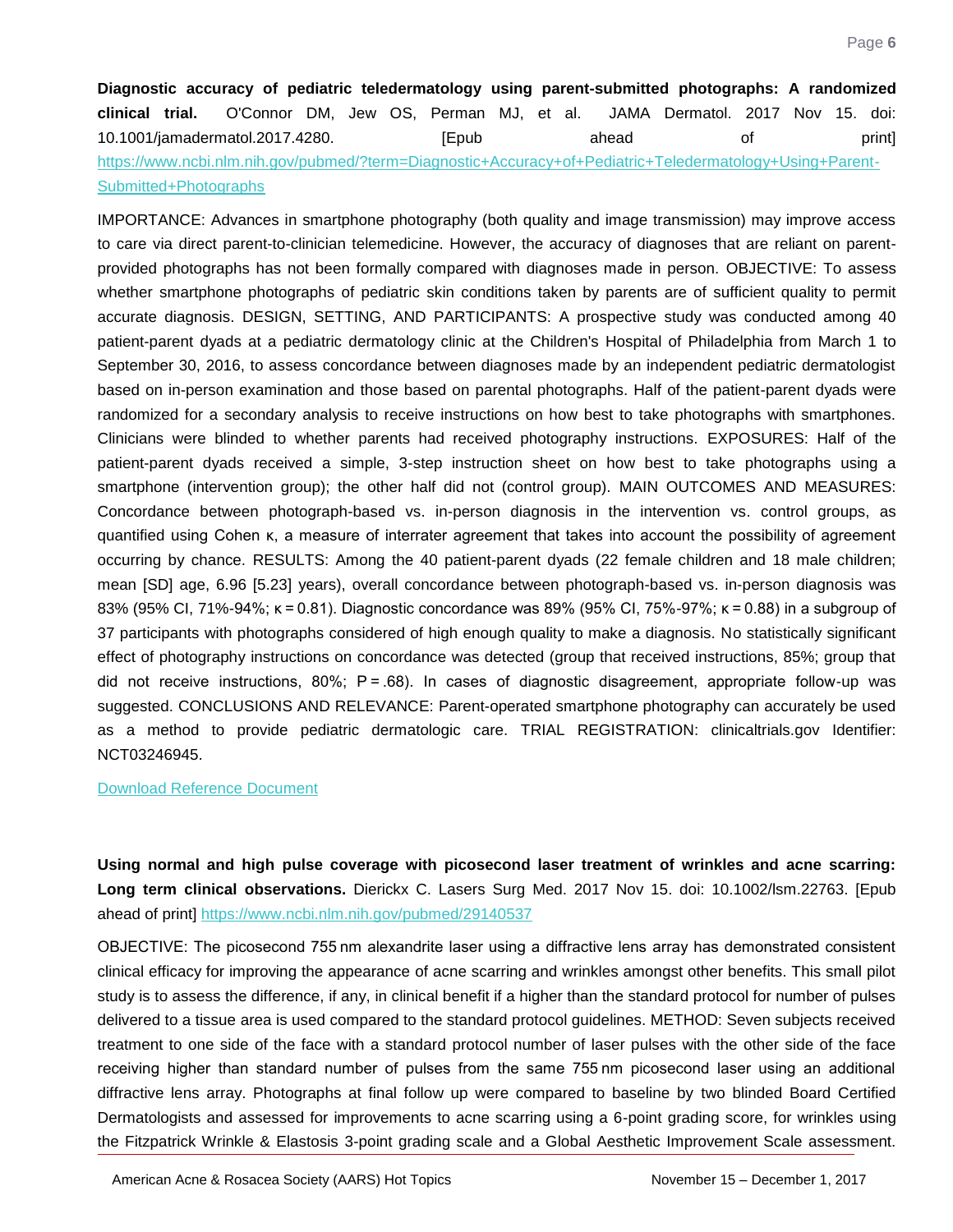Subjects also completed a satisfaction questionnaire. RESULTS: For the acne scarring subjects, the average improvement from baseline to final follow up was 4.0 +/- 1.0 for the standard treated side and 4.5 +/- 0.5 for the high pulse side. There was no statistically significant difference between the two treated sides (P > 0.05, n = 3 paired ttest). For the wrinkle subjects, the average grading of the standard pulse side improved from 2.0 +/- 0.82 to 1.75 +/-  1.0 from baseline to final follow-up. The high pulse side improved from 1.5 +/- 1.0 to 1.125 +/- 0.25 from baseline to final follow-up. There was no statistically significant difference between the improvement of the standard and high pulse treatment sides (P > 0.05, n = 4 paired t-test). The comparison of baseline to final follow-up images of each subject found both sides to be Much or Very Much improved with no statistically significant difference between the standard and high pulse sides (P > 0.05, n = 7 paired t-test). Six of the seven subjects did not note any difference between the effect on different sides of the face and four of the seven rated their overall improvement after treatment as Good, three subjects as Reasonable and one subject with Slight Improvement. All subjects found the treatment comfortable and easy to tolerate and there was no increased incidence of side effects other than the mild occurrences typically observed for this type of treatment. CONCLUSION: This is a small pilot study with limited subject numbers and further data is needed to be able to make firm conclusions of observed trends, which suggest that the use of higher than standard suggested protocol number of pulses with the diffractive lens array and the 755 nm picosecond laser does not appear to offer any additional benefit over that that can already be achieved with the standard number of pulses, but also does not increase risk of detrimental post treatment effects either.

[Download Reference Document](http://files.constantcontact.com/c2fa20d1101/272a39e7-1639-42f9-ab89-b3e98aceeb26.pdf?ver=1512069150000)

<span id="page-7-0"></span>**Decrease in diversity of propionibacterium acnes phylotypes in patients with severe acne on the back.** Dagnelie MA, Corvec S, Saint-Jean M, et al. Acta Derm Venereol. 2017 Nov 14. doi: 10.2340/00015555-2847. [Epub ahead of print] <https://www.ncbi.nlm.nih.gov/pubmed/29136261>

Propionibacterium acnes, a major member of normal skin microbiota, is subdivided into 6 phylotypes: IA1, IA2, IB, IC, II and III. This study investigated P. acnes subgroups on the face and back in patients with severe acne and in healthy controls. In 71.4% of patients with severe acne, P. acnes phylotypes were identical on the face and back, whereas this was the case in only 45.5% of healthy controls. The healthy group carried phylotypes IA1 (39.1%) and II (43.4%), whereas the acne group carried a high predominance of IA1 (84.4%), especially on the back (95.6%). In addition, the single-locus sequence typing (SLST) method revealed A1 to be the predominant type on the back of patients with acne, compared with a wide diversity in the healthy group. We report here that severity of acne on the back is associated with loss of diversity of P. acnes phylotype, with a major predominance of phylotype IA1. The change in balance of cutaneous P. acnes subgroups might be an inducing factor in the activation of P. acnes, which could trigger inflammation.

<span id="page-7-1"></span>**Longitudinal observational study of hidradenitis suppurativa: impact of surgical intervention with adjunctive biologic therapy.** Shanmugam VK, Mulani S, McNish S, et al. Int J Dermatol. 2017 Nov 11. doi: 10.1111/ijd.13798. [Epub ahead of print]<https://www.ncbi.nlm.nih.gov/pubmed/29130482>

BACKGROUND: Hidradenitis supppurativa (HS) is a chronic inflammatory disease of the apocrine sweat glands affecting 1-4% of the population. While surgical excision is a mainstay of therapy, lesions often recur. Biologic therapies, including tumor necrosis factor-α and IL-12/23 inhibitors, are effective for mild to moderate HS. However, longitudinal studies investigating biologic therapy in conjunction with surgery are limited. The purpose of this analysis was to investigate impact of surgery and biologic therapy on HS disease activity. METHODS: Data from 68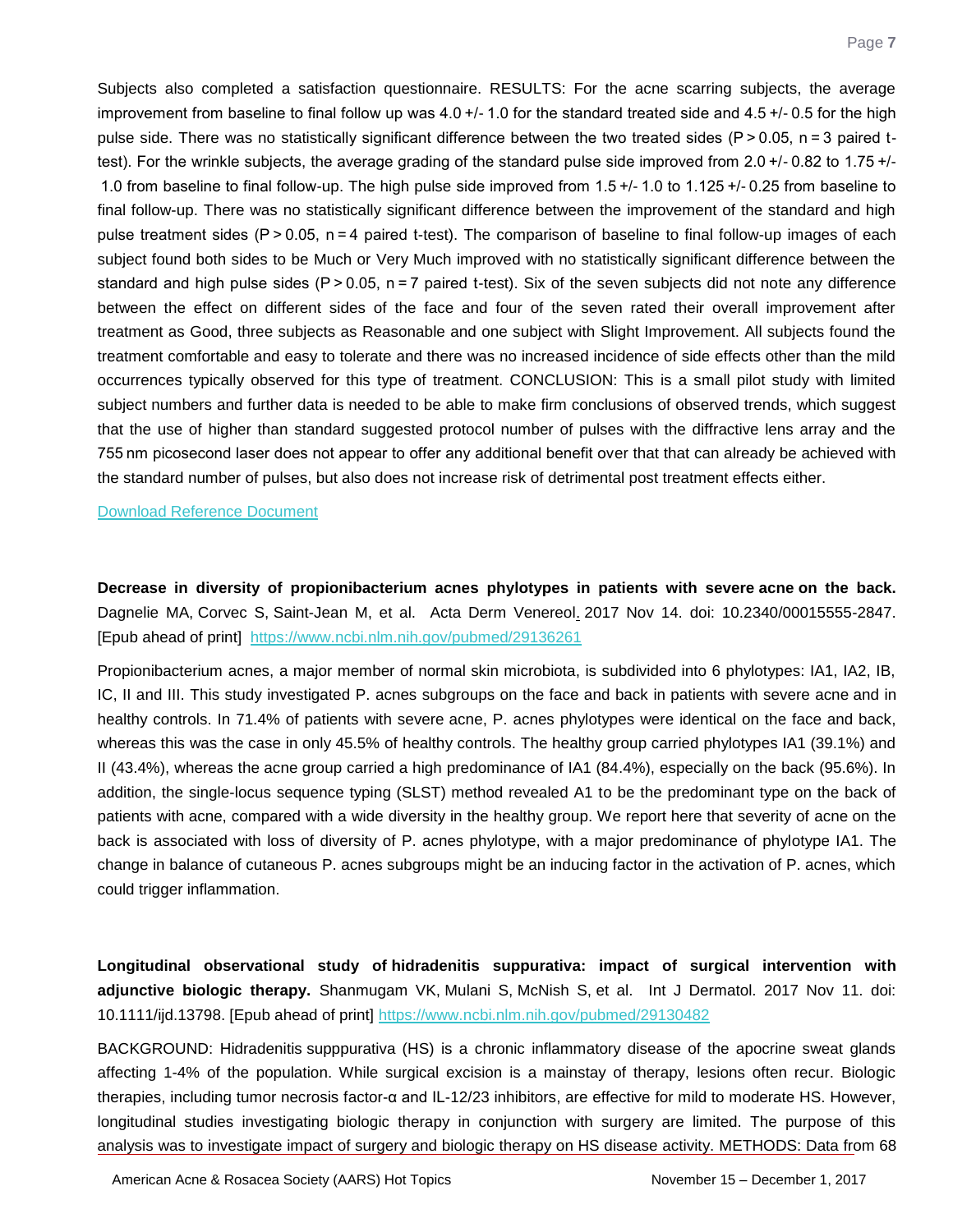HS patients were analyzed. Outcome measures included hidradenitis suppurativa Sartorius Score (HSS), active nodule (AN) count, Hurley stage, and probability of achieving 75% reduction in active nodule count (AN75). RESULTS: Mean age was  $40 \pm 14$  years; 66% were female and 72% were African American. Mean disease duration was 10 years, and Hurley stage III disease was seen in 63% of patients. Patients who received biologics had a larger drop in HSS and AN count than those who never received biologics ( $P = 0.002$ ). Biologic treatment was associated with average reduction in 22 (15-29) HSS points (P < 0.0001). The effect of biologics was greater in patients who also underwent surgery ( $P = 0.013$ ). Timing of biologics relative to surgery did not impact efficacy. Patients who received HS surgery with biologic therapy were most likely to achieve the AN75 (P = 0.017). CONCLUSIONS: In this diverse cohort of patients with severe HS, biologic therapy was associated with a more rapid decline in disease activity, with the greatest effect in patients who also underwent HS surgery.

<span id="page-8-0"></span>**A cross-sectional epidemiological study of hidradenitis suppurativa in an Irish population.** Delany E, Gormley G, Hughes R, et al. J Eur Acad Dermatol Venereol. 2017 Nov 10. doi: 10.1111/jdv.14686. [Epub ahead of print] <https://www.ncbi.nlm.nih.gov/pubmed/29125658>

BACKGROUND: Hidradenitis suppurativa (HS), a chronic inflammatory disease that affects apocrine gland-bearing skin, has a significant impact on patient quality of life. Estimates of the epidemiologic prevalence of HS are highly variable, and clinical data on disease characteristics and patient burden of disease remain limited. OBJECTIVE: The primary objective of this study was to determine the number of patients with HS attending dermatology clinics in a hospital setting in Ireland (within a 6-month time period). Secondary objectives included the assessment of disease characteristics and the collection of patient responses on disease burden and work productivity. METHODS: This was an epidemiologic, non-interventional, cross-sectional study across 4 dermatology clinics in Ireland over a 6-month time period. The disease prevalence was estimated by calculating the percentage of total patients with a diagnosis of HS (the primary population) across the selected sites. Secondary analyses were performed using the full analysis set, which consisted of eligible adults (≥18 years of age) from the primary population who provided informed consent. Data from these analyses are presented as descriptive summary statistics, with the use of an analysis of covariance for continuous endpoints. RESULTS: The prevalence of HS across the 4 selected sites was estimated at 1.4% (95% CI, 1.24-1.62). One hundred fifty eligible patients comprised the full analysis set. The majority of participants were white (95%), female (70%), cigarette smokers (56%), and overweight or obese (body mass index ≥25 kg/m<sup>2</sup>, 82%). Most patients presented with Hurley stage II (45%), and more than a third had a relative with HS (35%). Questionnaire responses revealed a profound impact on quality of life, including diminished work productivity and various psychological comorbidities. CONCLUSION: This study offers insight into the clinical features and disease burden of hidradenitis suppurativa in an Irish population. This article is protected by copyright. All rights reserved.

<span id="page-8-1"></span>**Population-based clinical practice research Datalink study using algorithm modelling to identify the true burden of hidradenitis suppurativa.** Ingram JR, Jenkins-Jones S, Knipe DW, et al. Br J Dermatol. 2017 Nov 1. doi: 10.1111/bjd.16101. [Epub ahead of print]<https://www.ncbi.nlm.nih.gov/pubmed/29094346>

BACKGROUND: Epidemiology data regarding hidradenitis suppurativa (HS) are conflicting and prevalence estimates vary 80-fold, from 0.05% in a population-based study, to 4%. OBJECTIVES: To assess the hypothesis that previous population-based studies under-estimated true HS prevalence by missing undiagnosed cases. METHODS: We performed a population-based observational and case-control study using the UK Clinical Practice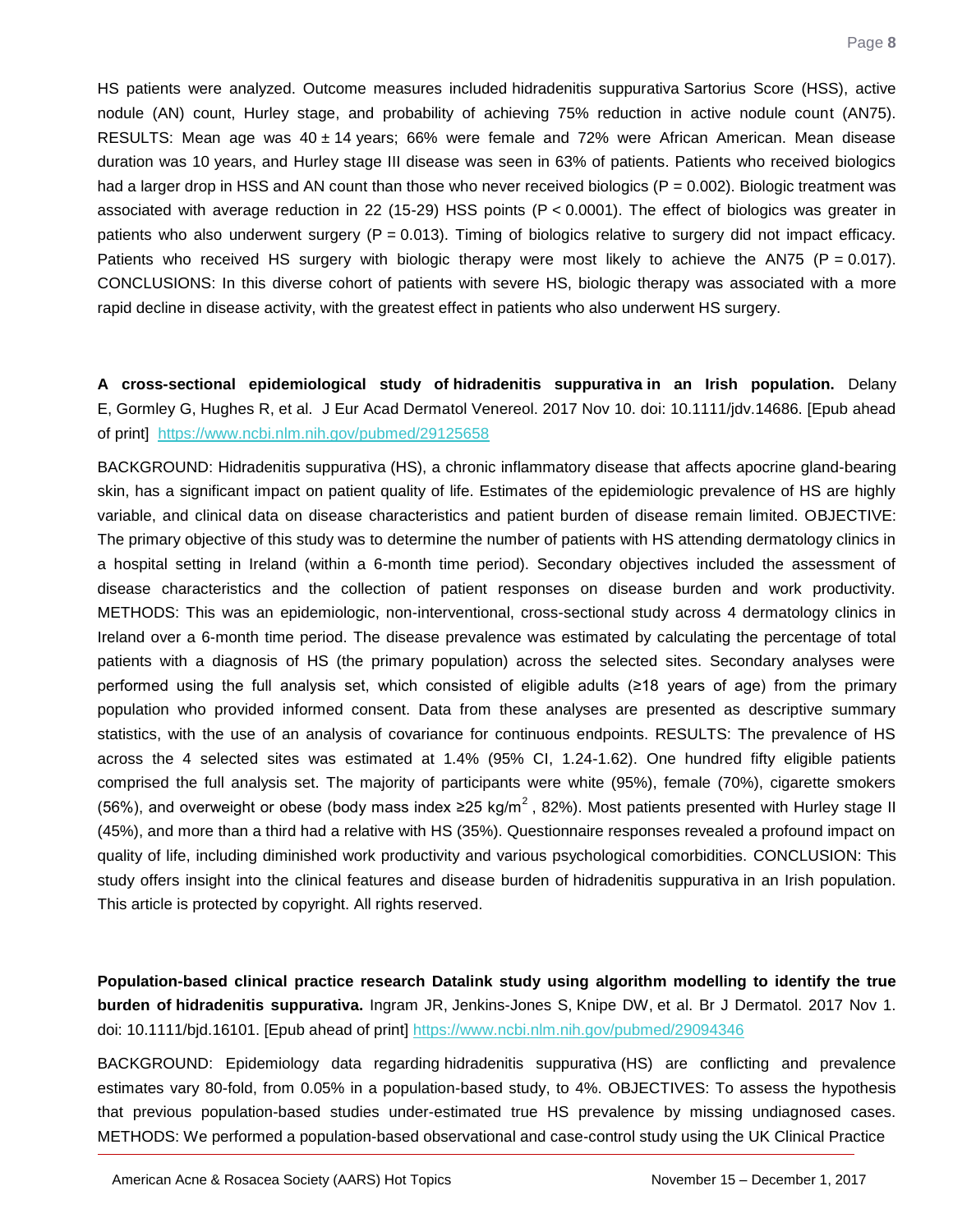Research Datalink (CPRD) linked to Hospital Episode Statistics data. Physician-diagnosed cases in CPRD were identified from specific Read codes. Algorithms identified unrecognized 'proxy' cases, with at least five Read code records for boils in flexural skin sites. Validation of proxy cases was undertaken with General Practitioner questionnaires to confirm criteria-diagnosed cases. A case-control study assessed disease associations. RESULTS: On 30 June 2013, 23,353 physician-diagnosed HS cases were documented in 4,364,308 researchstandard records. 68,890 proxy cases were identified, reduced to 10,146 criteria-diagnosed cases after validation, extrapolated from 107 completed questionnaires (61% return rate). Overall point prevalence was 0.77% (95% CI 0.76% to 0.78%). An additional 18,417 cases had a history of 1-4 flexural skin boils. In physician-diagnosed cases, ORs for current smoker and obesity (BMI>30) were 3.61 (95% CI 3.44 to 3.79) and 3.29 (95% CI 3.14 to 3.45). HS was associated with type 2 diabetes, Crohn's disease, hyperlipidaemia, acne and depression and not associated with ulcerative colitis or polycystic ovary syndrome. CONCLUSIONS: Contrary to results of previous populationbased studies, HS is relatively common, with a UK prevalence of 0.77%, one-third being unrecognized, criteriadiagnosed cases using the most stringent disease definition. If probable cases are included, HS prevalence rises to 1.19%.

[Download Reference Document](http://files.constantcontact.com/c2fa20d1101/706a4f15-c14c-47d8-85b5-e62a1e1ef654.pdf?ver=1512069154000)

## **Clinical Reviews**

<span id="page-9-0"></span>**Skin barrier and microbiome in acne.** Rocha MA, Bagatin E. Arch Dermatol Res. 2017 Nov 17. doi: 10.1007/s00403-017-1795-3. [Epub ahead of print] <https://www.ncbi.nlm.nih.gov/pubmed/29147769>

Acne is an immune-mediated chronic inflammatory disease. Although several factors are involved in its pathophysiology, this process is not completely understood. Androgen hormone activity increases sebum production inside the pilosebaceous follicle, adjusting the environment for the development of Propionibacterium acnes which triggers inflammation. Knowing how others factors such as the skin barrier and microbiome are involved in acne, can help in understanding more about the disease and may help to conduct a better treatment.

#### <span id="page-9-1"></span>**Cutibacterium (formerly propionibacterium) acnes infections associated with implantable devices.**

Gharamti AA, Kanafani ZA. Expert Rev Anti Infect Ther. 2017 Nov 10. doi: 10.1080/14787210.2017.1404452. [Epub ahead of print]<https://www.ncbi.nlm.nih.gov/pubmed/29125405>

Cutibacterium acnes (C. acnes), a Gram-positive biofilm-forming rod implicated in acne vulgaris, is increasingly recognized for its role in implant-associated infections. The diagnosis of C. acnes implant-associated infections remains challenging. The optimal treatment is a combination of both surgical intervention and antibiotic therapy. Areas Covered: In this review, we discuss the different types of implant-associated infections caused by C. acnes. We also highlight the clinical manifestations pertaining to the various sites of infection, and identify several risk factors previously reported in the literature. We then cover the diagnostic laboratory markers, such as IL-6 and AD-1, optimizing C. acnes recovery in culture, and the specific molecular techniques. Finally, we examine the various effective antibiotic regimens and identify some preventive methods against C. acnes infections. Expert Commentary: Biomarkers such as IL-6 and AD-1 should be further investigated for the diagnosis of C. acnes implant-associated infections. The use of 16S rRNA gene sequencing and other molecular techniques should be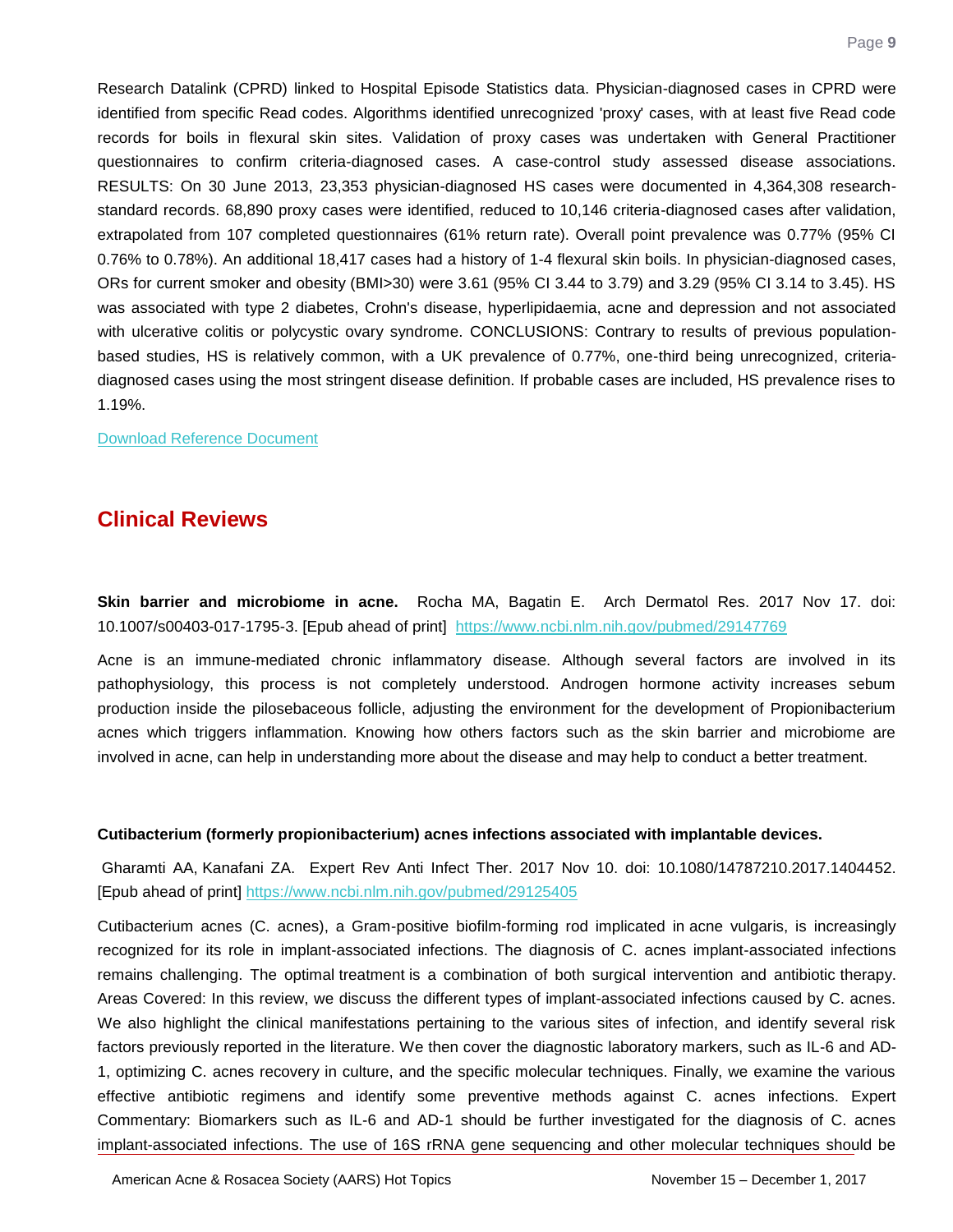further explored in this setting. Longer incubation periods should be requested whenever C. acnes infection is suspected. If the clinical suspicion is high, sonication of the excised implant should be encouraged. Research should focus on developing effective anti-biofilm agents. Finally, preventive methods such as hair removal prior to surgery should be further explored.

<span id="page-10-0"></span>**PRACTICAL MANAGEMENT OF ACNE FOR CLINICIANS An International Consensus from the Global Alliance to Improve Outcomes in Acne.** Thiboutot DM, Dréno B, Abanmi A, et al. J Am Acad Dermatol. 2017 Nov 7. pii: S0190-9622(17)32603-8. doi: 10.1016/j.jaad.2017.09.078. [Epub ahead of print] <https://www.ncbi.nlm.nih.gov/pubmed/29127053>

INTRODUCTION: Acne is a chronic inflammatory skin disease that is estimated to affect the approximately 85% of the population at some point in their lives.<sup>1</sup> Generally straightforward to recognize clinically, acne has a variable presentation with a constellation of lesion types including open and closed comedones, papules, pustules, nodules, and cvsts.<sup>1, 2</sup> The face is involved in the majority of cases, and the trunk may also be affected in up to 61% of patients.<sup>3-6</sup> Acne lesions can progress to scars and/or post-inflammatory hyperpigmention (PIH) both of which can be very bothersome to patients.<sup>3, 7, 8</sup> The pathogenesis is multifactorial, involving the hormonal influence of androgens along with excess sebum production, disturbed keratinization, inflammation, and stimulation of the innate immune system by several pathways including hypercolonization by Propionibacterium acnes. <sup>9-11</sup> Although acne is a very common disease, little time is spent on it in medical curricula even within dermatology modules.<sup>12</sup> In fact, dermatology education as a whole is lacking in medicine in some countries: as an example, 33 United States medical schools have no undergraduate dermatology programs, and more than half of American medical schools teach <10 hours of dermatology.<sup>12, 13</sup> In Europe, which is home to 25,000 dermato-venereologists, teaching hours vary between 18 to 60 during medical undergraduate training; however, all medical schools teach Dermato-Venereology. Scientific advances are continually improving knowledge of acne and contributing to the refinement of treatment options; it is important for clinicians to regularly update their practice patterns to reflect current standards. The Global Alliance to Improve Outcomes in Acne is an international group of dermatologists with an interest in acne research and education that has been meeting regularly since 2001. As a group, we have continuously evaluated the literature on acne. We created Consensus Recommendations about acne management based on our experience and available research, which were published in two previous supplements to the Journal of the American Academy of Dermatology.<sup>9, 10</sup> Outside of the Global Alliance, we have also each been involved in creating evidence-based national and international guidelines for acne management, including those published by the European Dermatology Forum (EDF), the Colegio Ibero-Latinoamericano de Dermatología (CILAD), the Indian Society Dermatology,Venereology and Leprosy, the Australasian Dermatological Society and the American Academy of Dermatology (AAD).<sup>3, 14, 15</sup> In our experience, evidence-based guidelines and clinical consensus recommendations can be quite different. Evidence-based guidelines rate the quality of evidence supporting available treatment options, but do not strongly advise the clinician about creating a practical treatment approach. Clinical consensus recommendations utilize expert opinion/experience and focus more on the philosophy of treatment, the individual patient as well as clinical experience of what options work well in particular situations. In this supplement, we aimed to identify the core principles of an effective acne management strategy using the Delphi method to reach consensus. The goal was to help guide clinicians to understand efficient acne therapeutic strategies that could be readily implemented in the office. We particularly focused on areas where the existing evidence base is less robust and expert opinion could have a role in refining practice patterns.

#### [Download Reference Document](http://files.constantcontact.com/c2fa20d1101/0097bb4e-c4c4-4c43-9328-0708e69d4611.pdf?ver=1512069147000)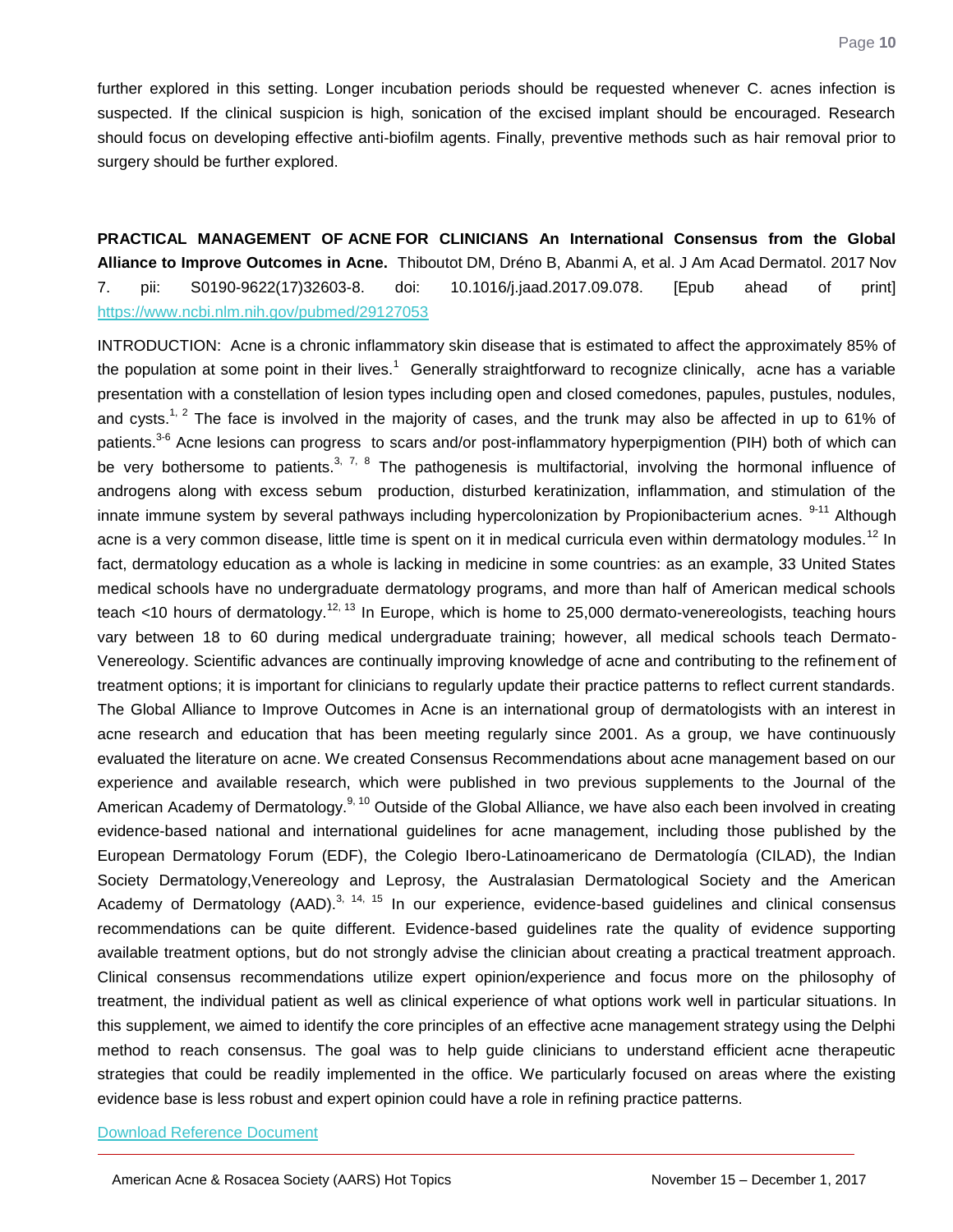<span id="page-11-0"></span>**Rosacea and alcohol intake.** Drago F, Ciccarese G, Herzum A, et al. J Am Acad Dermatol. 2017 Nov 7. pii: S0190-9622(17)32432-5. doi: 10.1016/j.jaad.2017.08.063. [Epub ahead of print] <https://www.ncbi.nlm.nih.gov/pubmed/29126626>

To the Editor: The paper by Li<sup>1</sup> on alcohol intake and risk for rosacea prompted us to make some considerations and report our experience. We previously showed that rosacea patients have a significantly higher prevalence of small intestinal bacterial overgrowth (SIBO) than controls and that SIBO eradication significantly improved their lesions.<sup>2, 3</sup> Later, we investigated the role of various microorganisms in rosacea, with a 3-year follow-up of patients that had been treated.4 Demodex folliculorum, Helicobacter pylori, and SIBO were examined and all played a pathogenic role; SIBO prevailed in papulopustular rosacea, H. pylori in erythrotelangiectatic rosacea, and D. folliculorum did not prevail in any type of rosacea examined. Importantly, of patients treated for SIBO, 87.5% maintained clinical remission after 3 years of follow-up, even when >1 triggering agents were initially present.<sup>4</sup>

#### [Download Reference Document](http://files.constantcontact.com/c2fa20d1101/c6841f2c-b438-45f8-ba58-ea4ae7c053f1.pdf?ver=1512069150000)

<span id="page-11-1"></span>**Management of severe acne vulgaris with topical therapy.** Stein Gold L, Baldwin HE, Lin T. J Drugs Dermatol. 2017 Nov 1;16(11):1134-1138. <https://www.ncbi.nlm.nih.gov/pubmed/29141062>

Acne vulgaris (acne) is the most common skin disease we see in dermatology practice. Although rare in childhood, severe acne can affect up to 12% of the adolescent population. A chronic disease, it requires both aggressive management and effective maintenance strategies. Oral antibiotics, in combination with topical agents are recommended for treatment, with topical agents being continued as maintenance therapy to minimize resistance and recurrence. However, concerns with systemic side effects have recently resulted in a greater focus on the potential of fixed combination topical therapies to treat severe acne. Here we review the available clinical evidence. There are no studies investigating the use of fixed combination topical therapy exclusively in severe acne. However, studies assessing the treatment of moderate-to-severe acne include subpopulation data in severe patients. Adapalene 0.3%-benzoyl peroxide (BP) 2.5% was found to be effective in patients with severe acne, whereas the fixed combination with a lower concentration of adapalene (0.1%) was no more effective than vehicle. Clindamycin-BP 1.2%/3.75% gel and clindamycin-BP 1.2%/2.5% gel were both found to be effective in severe acne with an apparent BP-dose response. Clindamycin phosphate 1.2%-tretinoin 0.025% demonstrated similar efficacy in severe acne, but with little benefit over individual monads. Realistic topical treatment options now exist for the management of severe acne where patient and physician preference can impact positive outcomes.

#### [Download Reference](http://files.constantcontact.com/c2fa20d1101/7228688d-42d1-457d-932b-69aeba98e2f8.pdf?ver=1512069151000) Document

<span id="page-11-2"></span>Lasers, light, and the treatment of acne: A comprehensive review of the literature. Tong LX, Brauer JA. J Drugs Dermatol. 2017 Nov 1;16(11):1095-1102. <https://www.ncbi.nlm.nih.gov/pubmed/29141057>

INTRODUCTION: Acne vulgaris is common dermatologic condition with an estimated prevalence of 70 to 87%. Acne has been shown to have a significant impact on patient quality of life and mental health, especially as inflammatory lesions typically occur on cosmetically sensitive areas with the potential for permanent scarring. There have been numerous advances in the treatment of inflammatory acne with light-based and laser devices. OBJECTIVE: To review the current evidence for light-based and laser treatments in the management of inflammatory acne. METHODS: An analysis was conducted of PubMed indexed English language literature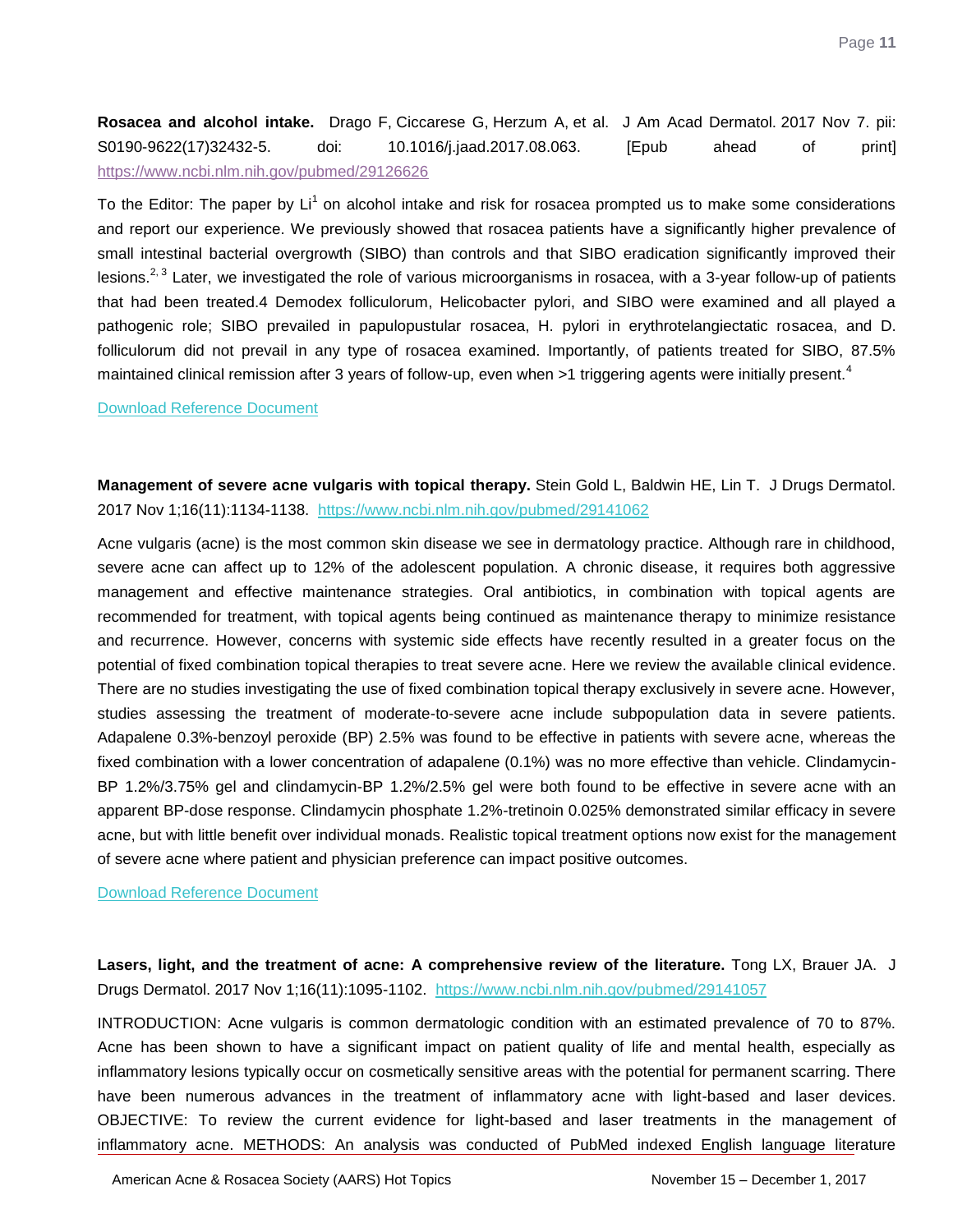regarding management of inflammatory acne using light-based and laser treatments. RESULTS: Evidence for the utilization of laser and light-based therapy for acne was summarized in a comprehensive review. Laser and lightbased treatment holds the advantages of improved patient compliance and safety profiles in comparison to pharmacologic therapy. Efficacy of device based treatment varied in comparison to standard topical treatment regimens, often more effective when used in combination therapy. Adverse effects reported were generally selflimited. DISCUSSION: These treatments do and will continue to play an important and enlarging role in the management of acne. Larger scale studies with standardization of treatment protocols are warranted.

#### [Download Reference Document](http://files.constantcontact.com/c2fa20d1101/1052df22-2a4d-4b6f-8ba7-6a30792fd63b.pdf?ver=1512069147000)

<span id="page-12-0"></span>**Comorbidities in rosacea: A systematic review and update.** Haber R1, El Gemayel M2. J Am Acad Dermatol. 2017 Oct 26. pii: S0190-9622(17)32342-3. doi: 10.1016/j.jaad.2017.09.016. [Epub ahead of print] <https://www.ncbi.nlm.nih.gov/pubmed/29107339>

BACKGROUND: Rosacea is linked to abnormalities of cutaneous vasculature and dysregulation of the inflammatory response. Recent reports on rosacea have shown a significant association with cardiovascular, gastrointestinal, and psychiatric diseases, all of which may affect morbidity and mortality among these patients. OBJECTIVE: To review available data regarding comorbidities associated with rosacea, discuss their pathogenesis, and highlight the evaluation of affected patients. METHODS: We performed a complete and systematic literature review in PubMed/Medline, Embase, and the Cochrane Collaboration databases, searching for all articles on possible associated diseases that have been reported with rosacea, with no limits on publication date, participant age, sex, or nationality. RESULTS: A total of 29 studies were included in this systematic review, including 14 case-control, 8 cross-sectional, and 7 cohort studies. Statistically significant association with rosacea has been mostly demonstrated with depression (n = 117,848 patients), hypertension (n = 18,176), cardiovascular diseases (n = 9739), anxiety disorder (n = 9079), dyslipidemia (n = 7004), diabetes mellitus (n = 6306), migraine (n = 6136), rheumatoid arthritis (n = 4192), Helicobacter pylori infection (n = 1722), ulcerative colitis (n = 1424), and dementia (n = 1194). LIMITATIONS: Limitations included the accuracy of the published data, potential patient selection, and possible confounding factors. The true nature of the drawn correlations is uncertain, and causality cannot be established. CONCLUSIONS: Rosacea is associated with a number of systemic disorders. Recognition of these conditions is critical to providing appropriate screening and management of affected patients.

#### [Download Reference Document](http://files.constantcontact.com/c2fa20d1101/be4e34e6-fd7e-4ce3-887c-f5f020d8693a.pdf?ver=1512069152000)

<span id="page-12-1"></span>**An atypical localized form of hidradenitis suppurativa of the jawline and neck mimicking severe cystic acne on presentation.** Castrillón Velásquez MA, Kim M, Tan MH, et al. Skin Appendage Disord. 2017 Oct;3(4):215-218. doi: 10.1159/000477412. Epub 2017 Jun 14. <https://www.ncbi.nlm.nih.gov/pubmed/29177152>

Hidradenitis suppurativa (HS) is a chronic and debilitating suppurative disease primarily affecting the axillae, perineum, and inframammary regions, where apocrine sweat glands are present. However, HS can occur in atypical locations. We present an interesting case of a 40-year-old man who developed chronic painful subcutaneous nodules, deep sinus tracts, and abscesses involving the jawline and the anterior aspect of the neck as the only parts of the body affected and who responded satisfactorily to adalimumab and laser hair removal treatment. This case is relevant because it helps clinicians to remember that HS may be isolated to atypical locations, such as the anterior aspect of the neck and chin. It also supports another possible HS pathogenesis which consists of the occlusion of terminal hair follicles rather than being essentially a disorder of the apocrine glands.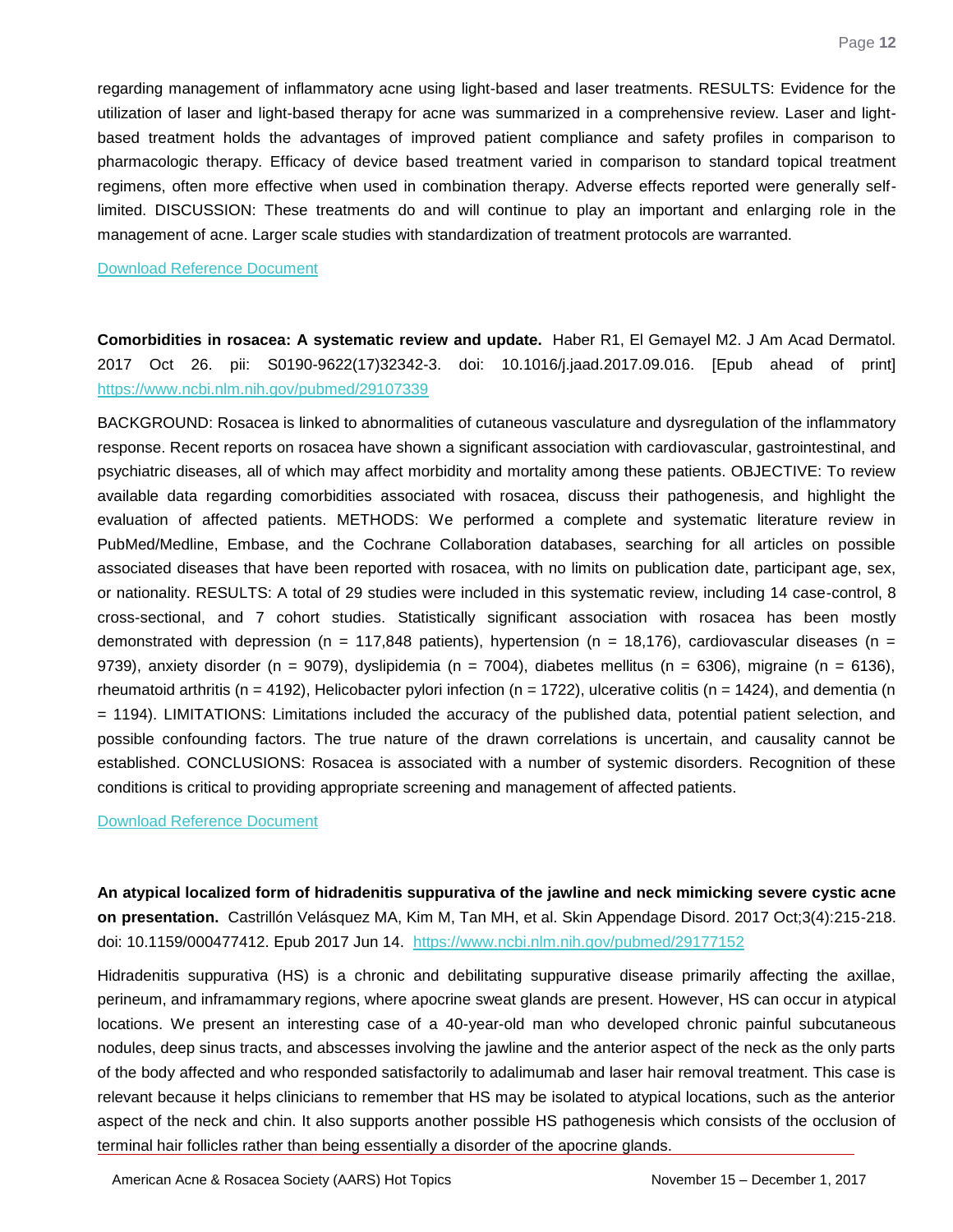<span id="page-13-0"></span>**Algorithm for acne treatment: Ibero-Latin American consensus.** Bagatin E, Florez-White M, Arias-Gomez MI, Kaminsky A. An Bras Dermatol. 2017 Sep-Oct;92(5):689-693. doi: 10.1590/abd1806-4841.20177003. <https://www.ncbi.nlm.nih.gov/pmc/articles/PMC5674704/>

Acne is a chronic, immune-mediated, inflammatory disease with high prevalence among adolescents. By compromising face, thorax and back, with the risk of permanent scars, it has a negative impact on the quality of life. Effective, safe and early treatment is the key to remission, while decreasing the risk of physical and/or emotional sequelae. The Iberian-Latin American Group of Acne Studies joined professionals with expertise and developed a practical therapeutic algorithm, adapted to the reality of Latin American countries, Spain and Portugal. This article intends to disseminate it with an updated review on a rational, safe and effective acne treatment.

[Download Reference Document](http://files.constantcontact.com/c2fa20d1101/e5d39dd1-b072-46ca-ab46-087ffce221c1.pdf?ver=1512069149000)

## **Patient Counseling/Communication**

<span id="page-13-1"></span>**Recommending efficacious cleansers for your patients.** By Leslie S. Baumann, MD. November 14, 2017 [http://www.mdedge.com/edermatologynews/article/151998/aesthetic-dermatology/recommending](http://www.mdedge.com/edermatologynews/article/151998/aesthetic-dermatology/recommending-efficacious-cleansers-your?oc_slh=40f65945dd3fe49f313534e23f36701bff77271d67beb261329378bb42086fd9&channel=177&utm_source=News_DERM_eNL_112817_F&utm_medium=email&utm_content=Stem%20cells%20spark%20successful%20skin%20regeneration)[efficacious-cleansers-](http://www.mdedge.com/edermatologynews/article/151998/aesthetic-dermatology/recommending-efficacious-cleansers-your?oc_slh=40f65945dd3fe49f313534e23f36701bff77271d67beb261329378bb42086fd9&channel=177&utm_source=News_DERM_eNL_112817_F&utm_medium=email&utm_content=Stem%20cells%20spark%20successful%20skin%20regeneration)

[your?oc\\_slh=40f65945dd3fe49f313534e23f36701bff77271d67beb261329378bb42086fd9&channel=177&utm\\_sour](http://www.mdedge.com/edermatologynews/article/151998/aesthetic-dermatology/recommending-efficacious-cleansers-your?oc_slh=40f65945dd3fe49f313534e23f36701bff77271d67beb261329378bb42086fd9&channel=177&utm_source=News_DERM_eNL_112817_F&utm_medium=email&utm_content=Stem%20cells%20spark%20successful%20skin%20regeneration) [ce=News\\_DERM\\_eNL\\_112817\\_F&utm\\_medium=email&utm\\_content=Stem%20cells%20spark%20successful%20s](http://www.mdedge.com/edermatologynews/article/151998/aesthetic-dermatology/recommending-efficacious-cleansers-your?oc_slh=40f65945dd3fe49f313534e23f36701bff77271d67beb261329378bb42086fd9&channel=177&utm_source=News_DERM_eNL_112817_F&utm_medium=email&utm_content=Stem%20cells%20spark%20successful%20skin%20regeneration) [kin%20regeneration](http://www.mdedge.com/edermatologynews/article/151998/aesthetic-dermatology/recommending-efficacious-cleansers-your?oc_slh=40f65945dd3fe49f313534e23f36701bff77271d67beb261329378bb42086fd9&channel=177&utm_source=News_DERM_eNL_112817_F&utm_medium=email&utm_content=Stem%20cells%20spark%20successful%20skin%20regeneration)

Cleansing is one of the most important steps in any skin care routine, but the surfeit of products on the market can lead to patients selecting an inappropriate cleanser for their skin type. This can engender various adverse cutaneous effects, including xerosis, flaking, acne, and flare-ups of chronic skin conditions such as eczema and rosacea. For example, acne medications are better tolerated when the proper cleanser is used. Cleanser choice is particularly important for individuals with dry skin who have an impaired barrier and those with sensitive skin who are susceptible to inflammation. The following discussion focuses on the factors that practitioners should address with patients when recommending cleansing products to help them maximize their outcomes and maintain clear, healthy-looking skin.

[Download Reference Document](http://files.constantcontact.com/c2fa20d1101/5762aa45-3825-4262-98ff-c1dd66ed40ed.pdf?ver=1512069150000)

<span id="page-13-2"></span>**Debunking acne myths: Does back acne need to be treated?** November 1, 2017. Cutis. [http://www.mdedge.com/cutis/article/150864/acne/debunking-acne-myths-does-back-acne-need-be](http://www.mdedge.com/cutis/article/150864/acne/debunking-acne-myths-does-back-acne-need-be-treated?channel=171)[treated?channel=171](http://www.mdedge.com/cutis/article/150864/acne/debunking-acne-myths-does-back-acne-need-be-treated?channel=171)

Myth: Back acne will clear on its own. Patients with back acne may not seek treatment options because they assume it will clear on its own; however, deep painful lesions typically require treatment by a dermatologist. Mild to moderate cases may respond to less aggressive over-the-counter treatments but also may benefit from a combination of topical and systemic antibiotic therapies. According to James Q. Del Rosso, MD, a dermatologist in Las Vegas, Nevada, "Many dermatologists believe that truncal acne vulgaris warrants use of systemic antibiotic therapy, which may not necessarily be the case, especially in patients presenting with mild to moderate acne